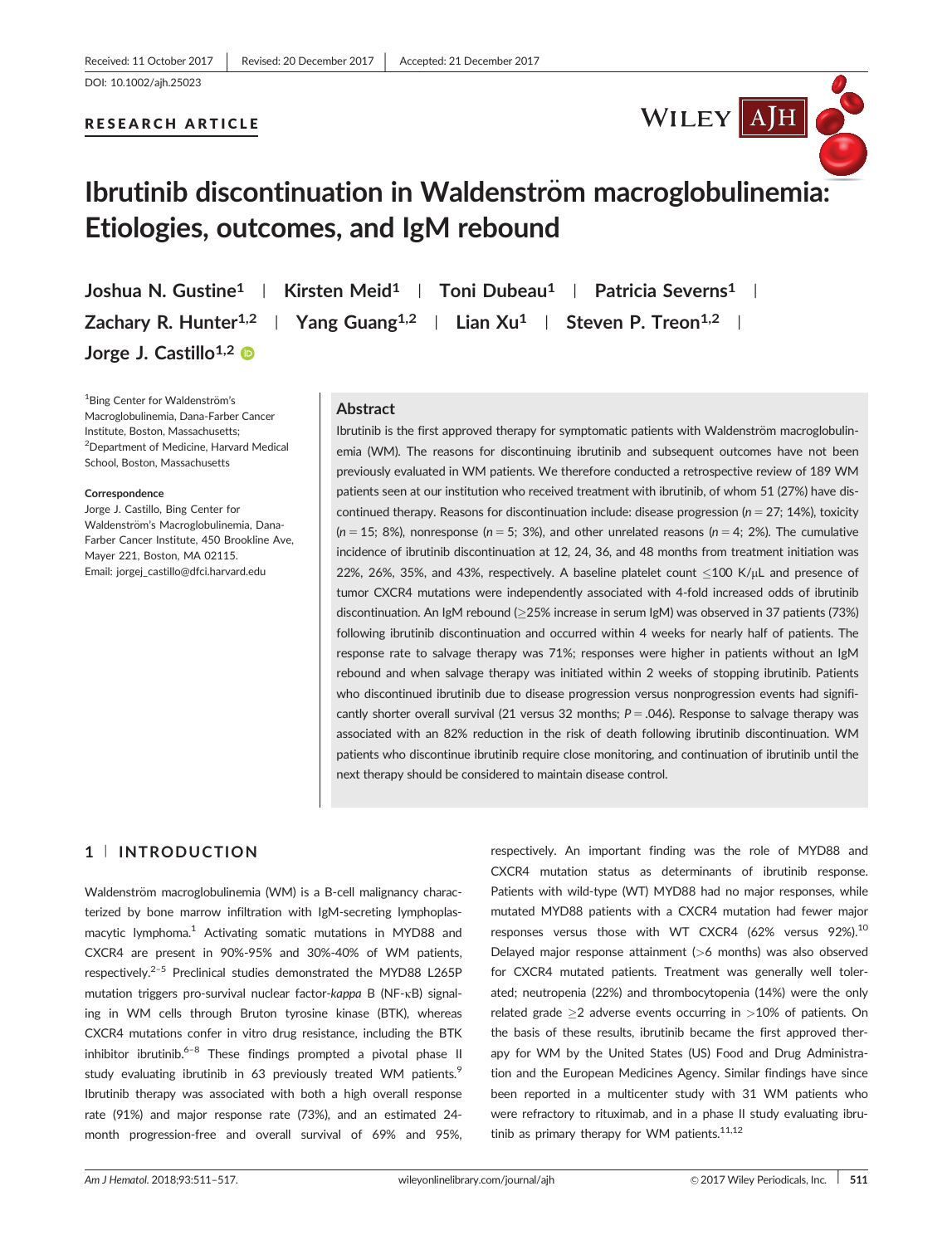Despite the durable activity and tolerability of ibrutinib in WM, treatment discontinuation will be required for some patients due to unacceptable toxicity or disease progression. Discontinuation of ibrutinib has been associated with an adverse prognosis in patients with chronic lymphocytic leukemia (CLL) and mantle cell lymphoma (MCL).13–<sup>16</sup> However, outcomes following ibrutinib discontinuation in patients with WM have not been previously evaluated. We therefore reviewed our experience with WM patients treated with ibrutinib who subsequently stopped therapy to determine their clinicopathological characteristics, prognostic factors, and outcomes.

# 2 <sup>|</sup> METHODS

#### 2.1 <sup>|</sup> Patient selection and variable identification

We performed a retrospective review of patients seen at our institution between May 2012 and April 2017 who met clinicopathological criteria for WM and received ibrutinib therapy.<sup>1</sup> Patient charts were manually reviewed to identify patients who discontinued ibrutinib for any reason. Pertinent clinical and pathological data were collected from the time of ibrutinib initiation to last follow-up or death. Response assessment to ibrutinib therapy was defined according to international guidelines.<sup>17</sup> The presence of MYD88 and CXCR4 mutations were determined by allele-specific polymerase chain reaction and Sanger sequencing methods, as previously described.<sup>4,18</sup>

#### 2.2 <sup>|</sup> Statistical considerations

Patient characteristics are presented using descriptive characteristics. Continuous variables were categorized to facilitate analysis, and comparisons were made using the Chi-square and Fischer exact test. Univariate and multivariate logistic regression models were fit to evaluate the association between clinicopathological variables, and the risk of ibrutinib discontinuation and an IgM rebound; the outcome measure was odds ratio (OR) with 95% confidence interval (CI). An IgM rebound was defined as a  $\geq$ 25% increase in serum IgM level, with an absolute increase of at least 500 mg/dL, following discontinuation of ibrutinib. The time to events was estimated using the Kaplan–Meier method for incomplete observations, and comparisons between groups were made using the log-rank test. The Cox-proportional hazard regression method was used to fit univariate and multivariate models for overall survival; the outcome measure was hazard ratio (HR) with 95% CI. P-values <.10 were included in the multivariate analysis. P-values were twosided and considered statistically significant if <.05. All calculations and graphs were obtained using the STATA/SE 13.1 (StataCorp, College Station, Texas).

## 3 <sup>|</sup> RESULTS

#### 3.1 <sup>|</sup> Patient characteristics

A total of 189 patients with WM who received treatment with ibrutinib were identified. After a median treatment duration of 13 months (range 0.3–60), 51 patients (27%) have discontinued ibrutinib, and 138

patients (73%) remain on therapy. Ibrutinib was initiated at 420 mg PO daily for all except two patients with Bing-Neel syndrome (560 mg). The median time from WM diagnosis to ibrutinib initiation was 45 months (range 0.6–302); 138 patients (73%) received ibrutinib in the relapsed/refractory setting, and 51 (27%) in the frontline setting. Previously treated patients had a median of 2 (range 1–8) prior therapies, including an anti-CD20 monoclonal antibody ( $n = 129$ ; 93%), proteasome inhibitor ( $n = 74$ ; 54%), alkylator ( $n = 73$ ; 53%), and nucleoside analogue ( $n = 33$ ; 24%). MYD88 and CXCR4 mutations were detected in 98% (171/174) and 37% (59/159) of genotyped patients, respectively. The clinical characteristics of these patients at the time of ibrutinib initiation are shown in Table 1. WM patients who discontinued ibrutinib were more likely to have a baseline platelet count  $\leq$ 100 K/ $\mu$ L (22% versus 7%;  $P = .006$ ) and harbor a CXCR4 mutation (60% versus 27%;  $P < .001$ ) compared to patients who did not discontinue ibrutinib.

## 3.2 <sup>|</sup> Risk of ibrutinib discontinuation

The cumulative incidence of ibrutinib discontinuation at 12, 24, 36, and 48 months from treatment initiation was 22%, 26%, 35%, and 43%, respectively (Figure 1A). The median time to ibrutinib discontinuation was 7 months (95% CI 6–9). By univariate analysis, a baseline serum IgM level >4000 mg/dL, serum  $\beta_2$ -microglobulin level >3.0 mg/l, and treatment for extramedullary disease were associated with lower odds of ibrutinib discontinuation, whereas a baseline platelet count <100 K/  $\mu$ L and CXCR4 mutation were associated with higher odds of ibrutinib discontinuation. Age, sex, hemoglobin level, bone marrow involvement, International Prognostic Scoring System for WM (IPSSWM) score, treatment indication, prior treatment status, or MYD88 mutation status were not associated with higher or lower odds of ibrutinib discontinuation. In the multivariate analysis, a baseline platelet count  $\leq$ 100 K/ $\mu$ L (OR 3.85, 95% 1.20-12.3;  $P = .02$ ) and CXCR4 mutation (OR 3.89, 95% CI 1.74-8.69;  $P = .001$ ) were independently associated with higher odds of ibrutinib discontinuation. A baseline serum IgM level  $>4000$  mg/dL (OR 0.38, 95% CI 0.17-0.86; P = .02) also remained associated with lower odds of ibrutinib discontinuation. The univariate and multivariate models for ibrutinib discontinuation are shown in Table 2.

Ibrutinib was discontinued in 27 patients (14%) due to progressive disease (PD). The cumulative incidence of ibrutinib discontinuation at 12, 24, 36, and 48 months was 13%, 13%, 15%, and 15%, respectively (Figure 1B). Sixteen patients (59%) with disease progression harbored a CXCR4 mutation. An increase in serum IgM level was not observed for 15 patients (55%) at the time of disease progression. The presentation among these patients included malignant pleural effusions ( $n = 5$ ), progressive anemia ( $n = 4$ ), amyloidosis ( $n = 2$ ), histological transformation to diffuse large B-cell lymphoma ( $n = 2$ ), Bing-Neel syndrome ( $n = 1$ ), and renal involvement ( $n = 1$ ). Both patients with histological transformation had prior treatment with nucleoside analogues.

Non-PD events caused ibrutinib discontinuation in 24 patients (13%) including toxicity ( $n = 15$ ; 8%), nonresponse ( $n = 5$ ; 3%), and unrelated miscellaneous reasons ( $n = 4$ ; 2%). Four patients deemed to be nonresponders all harbored a CXCR4 mutation, and the decision to stop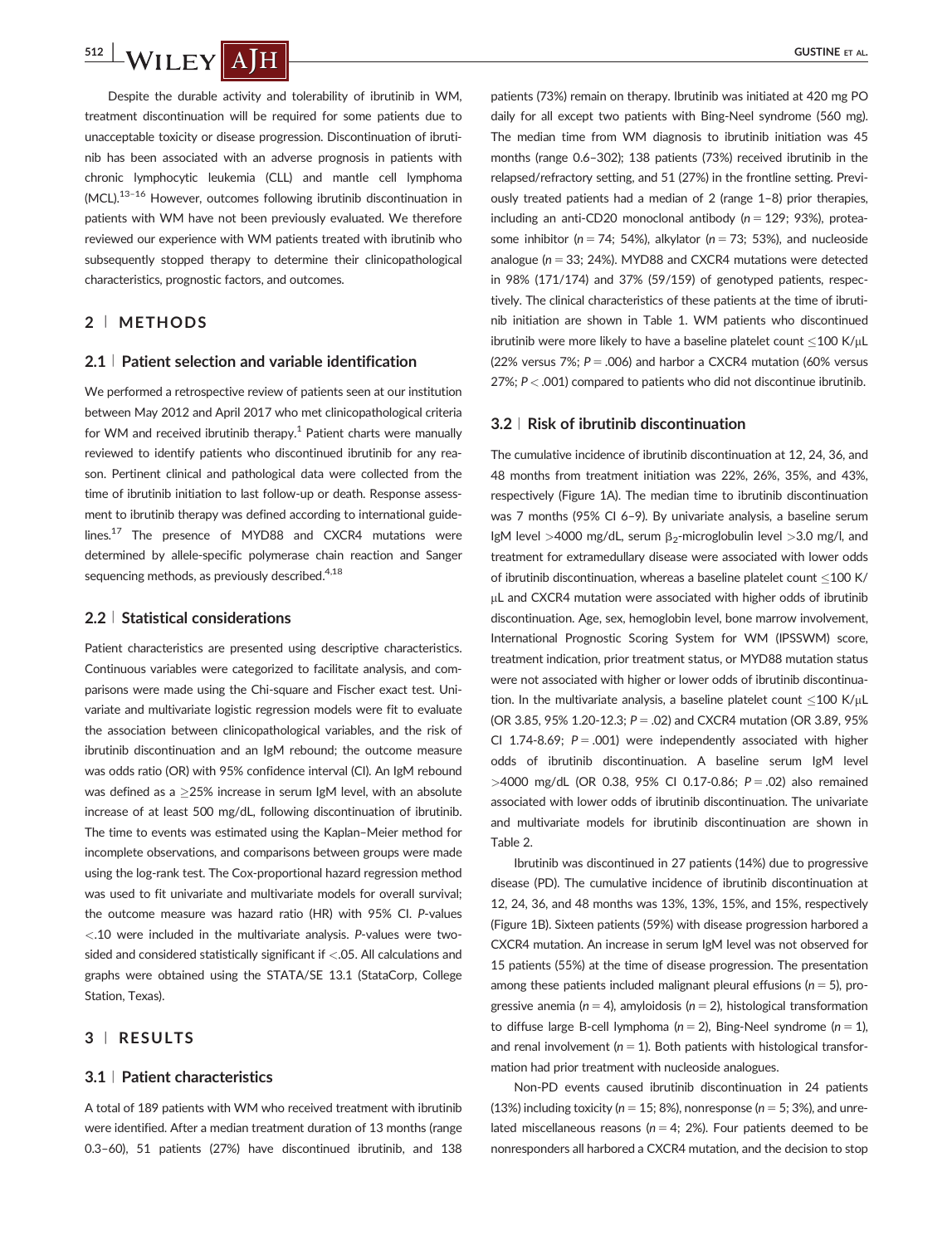#### TABLE 1 Clinical characteristics at the time of ibrutinib initiation



|                                                                                                                                                  |                                                          | <b>Discontinued ibrutinib</b>                     |                                                       |                                 |
|--------------------------------------------------------------------------------------------------------------------------------------------------|----------------------------------------------------------|---------------------------------------------------|-------------------------------------------------------|---------------------------------|
| <b>Characteristic</b>                                                                                                                            | All patients<br>$(n = 189)$                              | Yes ( $n = 51$ )                                  | <b>No</b><br>$(n = 138)$                              | $P$ -value <sup>a</sup>         |
| Age<br>$>65$ years<br>$\leq$ 65 years                                                                                                            | 114 (60%)<br>75 (40%)                                    | 29 (57%)<br>22 (43%)                              | 85 (62%)<br>53 (38%)                                  | .56                             |
| Sex<br>Male<br>Female                                                                                                                            | 128 (68%)<br>61 (32%)                                    | 32 (63%)<br>19 (37%)                              | 96 (70%)<br>42 (30%)                                  | .37                             |
| Serum IgM level<br>$>4000$ mg/dL<br>$>7000$ mg/dL                                                                                                | 80 (42%)<br>12 (6%)                                      | 16 (31%)<br>5 (10%)                               | 64 (46%)<br>7(5%)                                     | .06<br>.24                      |
| Hemoglobin level<br>$>11.5$ g/dl<br>$\leq$ 11.5 g/dl                                                                                             | 59 (31%)<br>130 (69%)                                    | 17 (33%)<br>34 (67%)                              | 42 (30%)<br>96 (70%)                                  | .70                             |
| Platelet count<br>$>100$ K/ $\mu$ L<br>$\leq$ 100 K/µL                                                                                           | 169 (89%)<br>20 (11%)                                    | 40 (78%)<br>11 (22%)                              | 129 (93%)<br>9 (7%)                                   | .006                            |
| Serum $\beta_2$ -microglobulin level<br>$>3.0$ mg/L<br>$\leq$ 3.0 mg/L                                                                           | 140 (74%)<br>49 (26%)                                    | 33 (64%)<br>18 (35%)                              | 107 (78%)<br>31 (22%)                                 | .07                             |
| Bone marrow involvement<br>< 50%<br>>50%                                                                                                         | 82 (43%)<br>107 (57%)                                    | 25 (49%)<br>26 (51%)                              | 57 (41%)<br>81 (59%)                                  | .21                             |
| <b>IPSSWM</b> score<br>Low<br>Intermediate<br>High                                                                                               | 47 (25%)<br>56 (30%)<br>86 (46%)                         | 15 (29%)<br>10 (20%)<br>26 (51%)                  | 32 (23%)<br>46 (33%)<br>60 (43%)                      | .18                             |
| Prior treatment status<br>Untreated<br>Treated                                                                                                   | 51 (27%)<br>138 (73%)                                    | 11 (22%)<br>40 (78%)                              | 40 (29%)<br>98 (71%)                                  | .31                             |
| Treatment indication<br>Anemia<br>Hyperviscosity<br>Constitutional symptoms<br>Peripheral neuropathy<br>Extramedullary disease<br>Tumor genotype | 104 (56%)<br>31 (17%)<br>64 (34%)<br>15 (8%)<br>20 (11%) | 28 (56%)<br>7(14%)<br>18 (36%)<br>6(12%)<br>2(4%) | 76 (55%)<br>24 (18%)<br>46 (34%)<br>9(7%)<br>18 (13%) | .95<br>.57<br>.76<br>.23<br>.11 |
| MYD88 mutated<br>CXCR4 mutated                                                                                                                   | 172 (98%)<br>59 (37%)                                    | 48 (98%)<br>29 (60%)                              | 124 (99%)<br>30 (27%)                                 | .85<br>< .001                   |

<sup>a</sup>P-value denotes comparison between patients who did and did not discontinue ibrutinib.

ibrutinib was made after a median treatment duration of 3.4 months (range 2.0–5.3). One patient with WT MYD88 did not respond to ibrutinib. The unrelated miscellaneous events include: patient choice, splenic rupture, cardiac arrest, and acute myeloid leukemia (prior therapy with cladribine, cyclophosphamide, bendamustine). The 12-, 24-, 36-, and 48 month cumulative incidence of ibrutinib discontinuation was 8%, 12%, 20%, and 28%, respectively (Figure 1B). Therapy-limiting adverse events included: atrial fibrillation ( $n = 2$ ), bleeding ( $n = 2$ ), fatigue ( $n = 2$ ), headache ( $n = 2$ ), elevated aspartate and alanine aminotransferase levels  $(n = 2)$ , arthralgias  $(n = 2)$ , thrombocytopenia  $(n = 1)$ , recurrent mouth sores ( $n = 1$ ), and painful subcutaneous nodules ( $n = 1$ ).

# 3.3 <sup>|</sup> Serum IgM rebound

An IgM rebound was observed in 37 patients (73%) following the discontinuation of ibrutinib. Median serum IgM levels for patients with an IgM rebound increased from 1669 mg/dL (range 351–6248) to a peak of 3419 mg/dL (range 955-8530) ( $P = .0002$ ) with a median increase of 70% (range 25–1702%). Seventeen patients (46%) had an increase in serum IgM level back to preibrutinib baseline. The cumulative incidence of an IgM rebound at 4 and 8 weeks after stopping ibrutinib was 48% and 79%, respectively (Figure 1C). An increased risk of an IgM rebound at 4 weeks (72% versus 29%) and 8 weeks (95% versus 66%)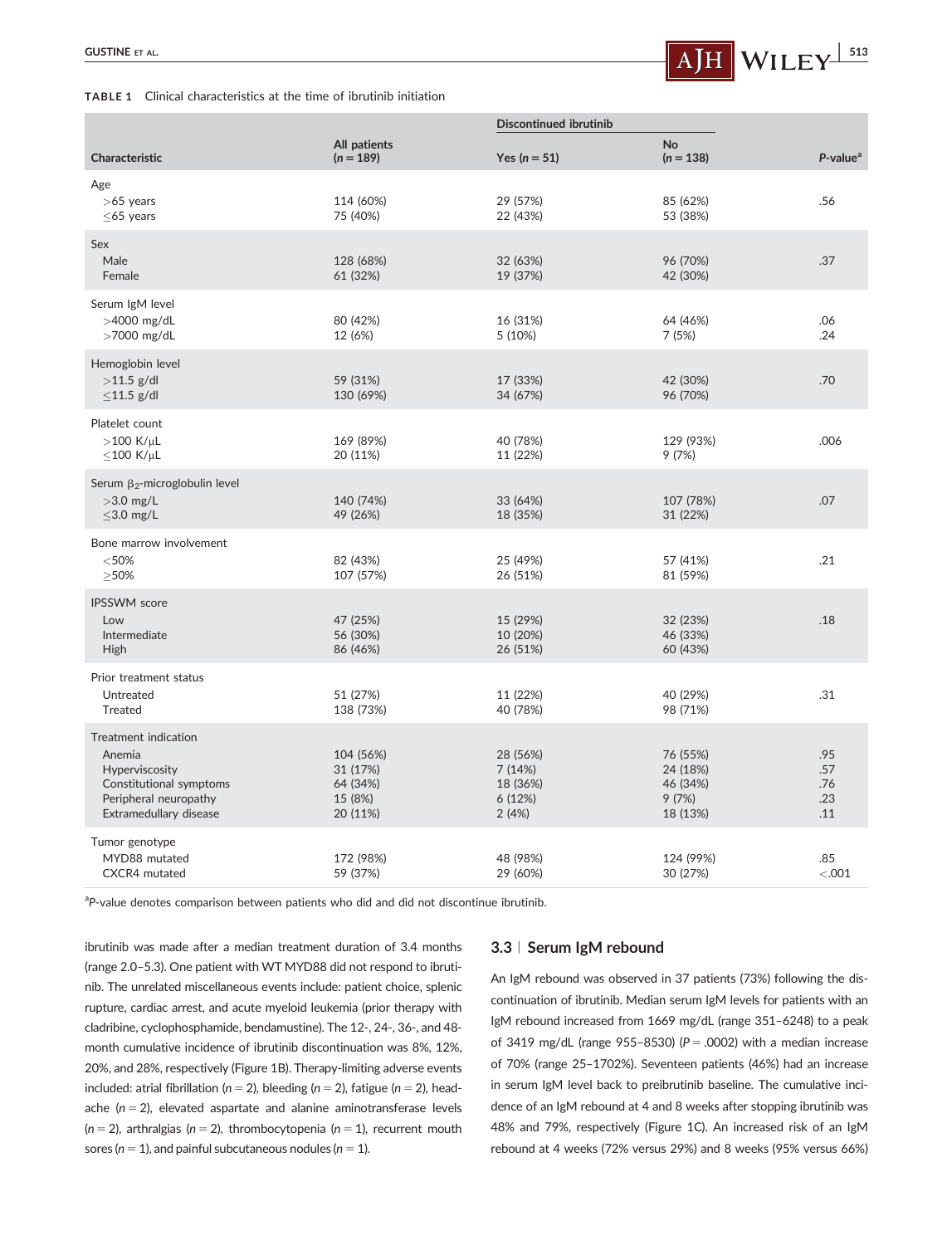



FIGURE 1 Estimated cumulative incidence of ibrutinib discontinuation from treatment initiation (A), time to ibrutinib discontinuation according to the reason for cessation of therapy (B), and estimated cumulative incidence of an IgM rebound following discontinuation of ibrutinib (C) [Color figure can be viewed at [wileyonlinelibrary.com](http://wileyonlinelibrary.com)]

was observed for patients with PD versus non-PD ibrutinib discontinuation ( $P = .002$ ). Six patients (16%) with an IgM rebound developed symptomatic hyperviscosity and required emergent plasmapheresis; 4 (67%) of these patients had a serum IgM level  $>4000$  mg/dL at the time of ibrutinib discontinuation. The median time from ibrutinib discontinuation to hyperviscosity syndrome was 25 days (range 18–37).

One patient with anti-MAG antibody peripheral neuropathy experienced worsening neurological symptoms associated with an IgM rebound causing the serum IgM level to increase from 351 to 955 mg/ dL. Among the 14 patients without an IgM rebound, 8 patients initiated salvage therapy within two weeks of ibrutinib discontinuation, 4 patients with non-PD discontinuation have not yet required salvage therapy, one patient developed acute myeloid leukemia, and one patient who developed hyperviscosity syndrome while on active therapy received prophylactic plasmapheresis prior to discontinuation of ibrutinib. By univariate analysis, male sex was associated with lower odds of an IgM rebound following ibrutinib discontinuation (OR 0.18, 95% CI 0.03-0.90;  $P = .04$ ). Age, hemoglobin level, serum IgM, ibrutinib dose, time on ibrutinib, prior treatment status, and MYD88 and CXCR4 mutation status were not associated with higher or lower odds of an IgM rebound ( $P > .05$  for all comparisons).

#### 3.4 <sup>|</sup> Salvage therapy

Thirty-eight patients (75%) received salvage therapy following ibrutinib discontinuation. The median time to salvage therapy was 5 weeks (95% CI 3.6–8.1). The cumulative incidence of salvage therapy at 4, 8, and 12 weeks following ibrutinib discontinuation was 37%, 62%, and 72%, respectively. Patients discontinuing ibrutinib due to PD versus non-PD events had a shorter time to the initiation of salvage therapy (3.4 versus 11 weeks;  $P < .001$ ). Twenty-seven patients (71%) responded to salvage therapy with the following regimens: combination therapy with an anti-CD20 monoclonal antibody and alkylator (16/22; 73%), proteasome inhibitor (4/5; 80%), or nucleoside analogue (2/2; 100%); BCL2 inhibitor (3/5; 60%); and miscellaneous (2/4; 50%). Patients without an IgM rebound were more likely to respond to salvage therapy versus those with an IgM rebound (100% versus 62%;  $P = .04$ ). Moreover, response rates were higher among PD patients who began salvage therapy  $\leq$  versus  $>$  2 weeks from ibrutinib discontinuation (100% versus 57%;  $P = .02$ ), whereas no difference was observed for patients with non-PD ibrutinib discontinuation ( $P = .58$ ). Thirteen patients (24%) have not received salvage therapy, of whom 9 discontinued ibrutinib due to a non-PD event. Reasons for not receiving salvage therapy include: treatment not required  $(n = 6; 46\%)$ , patient choice ( $n = 4$ ; 31%), death due to progressive disease ( $n = 2$ ; 15%), and acute myeloid leukemia ( $n = 1$ ; 8%).

#### 3.5 <sup>|</sup> Survival analysis

With a median follow-up of 17 months (range 1.1–60), 16 patients (31%) have died following ibrutinib discontinuation. The median OS from ibrutinib discontinuation was 32 months (95% CI 19-not reached) with an estimated 1-, 2-, and 3-year OS of 72%, 56%, and 45%, respectively (Figure 2A). Patients who discontinued ibrutinib due to PD versus non-PD events had significantly shorter OS (21 versus 32 months;  $P = .046$ ; Figure 2B). All deaths occurred in patients who received ibrutinib in the relapsed/refractory setting after a median of 4 (range 2–8) prior therapies. Causes of death include: progressive disease ( $n = 14$ ; 88%), acute myeloid leukemia ( $n = 1$ ; 6%), and congestive heart failure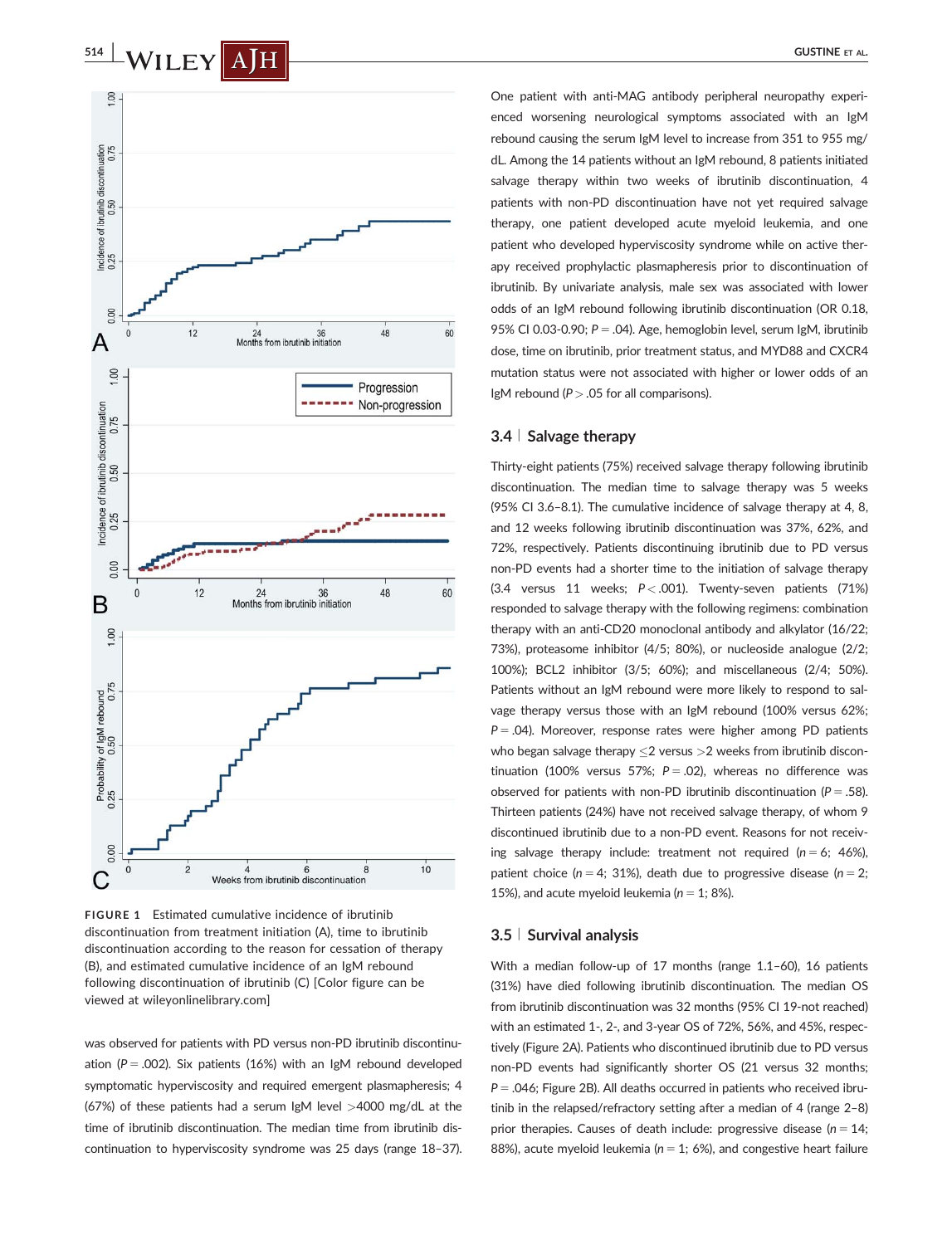TABLE 2 Univariate and multivariate models for ibrutinib discontinuation



| Variable                                                                                                                              | <b>Univariate</b>                                                                                            |                                 | Multivariate        |         |
|---------------------------------------------------------------------------------------------------------------------------------------|--------------------------------------------------------------------------------------------------------------|---------------------------------|---------------------|---------|
|                                                                                                                                       | OR (95% CI)                                                                                                  | P-value                         | OR (95% CI)         | P-value |
| Age $>65$ years                                                                                                                       | $0.82$ (0.43-1.57)                                                                                           | .56                             |                     |         |
| Male sex                                                                                                                              | $0.74(0.38-1.45)$                                                                                            | .37                             |                     |         |
| Serum IgM level >4000 mg/dL                                                                                                           | $0.53(0.27-1.04)$                                                                                            | .07                             | 0.38 (0.17-0.86     | .02     |
| Serum IgM level >7000 mg/dL                                                                                                           | $2.03$ (0.25-6.73)                                                                                           | .24                             |                     |         |
| Hemoglobin level <11.5 g/dL                                                                                                           | $0.88$ (0.44-1.74)                                                                                           | .70                             |                     |         |
| Platelet count <100 K/uL                                                                                                              | $3.94(1.52-10.2)$                                                                                            | .005                            | $3.85(1.20-12.3)$   | .02     |
| Serum $\beta_2$ -microglobulin > 3.0 mg/L                                                                                             | $0.53(0.26 - 1.07)$                                                                                          | .08                             | $0.50(0.21-1.19)$   | .12     |
| Bone marrow involvement > 50%                                                                                                         | $0.66$ $(0.34 - 1.28)$                                                                                       | .22                             |                     |         |
| <b>IPSSWM Score</b><br>Low<br>Intermediate<br>High                                                                                    | Reference<br>$0.46(0.19-1.16)$<br>$0.92(0.43-1.99)$                                                          | .10<br>.84                      |                     |         |
| <b>Treatment Indication</b><br>Anemia<br>Hyperviscosity<br>Constitutional symptoms<br>Peripheral neuropathy<br>Extramedullary disease | $1.02$ (0.53-1.96)<br>$0.77(0.31-1.91)$<br>$1.11(0.57 - 2.19)$<br>$1.94(0.65 - 5.76)$<br>$0.28(0.06 - 1.23)$ | .95<br>.57<br>.76<br>.23<br>.09 | $0.23(0.03 - 2.10)$ | .19     |
| Previously treated                                                                                                                    | 1.48 (0.69-3.18)                                                                                             | .31                             |                     |         |
| MYD88 mutated                                                                                                                         | $1.62$ (0.12-22.8)                                                                                           | .72                             |                     |         |
| CXCR4 mutated                                                                                                                         | $4.12(2.02 - 8.42)$                                                                                          | $-.001$                         | 3.89 (1.74-8.69     | .001    |

OR: odds ratio; CI: confidence interval.

 $(n = 1; 6\%)$ . By univariate analysis, response to salvage therapy was associated with a decreased risk of death following ibrutinib discontinuation (HR 0.18, 95% CI 0.04-0.71;  $P = .02$ ). Age, sex, hemoglobin level, serum IgM, ibrutinib dose, time on ibrutinib, IgM rebound, and MYD88 and CXCR4 mutation status were not associated with an increased or decreased risk of death ( $P > .05$  for all comparisons).

## 4 <sup>|</sup> DISCUSSION

Ibrutinib is the first approved therapy for symptomatic patients with WM. Understanding the factors responsible for ibrutinib discontinuation and subsequent outcomes may help direct management strategies to optimize patient care, and was the focus of this retrospective study. Our most salient results can be summarized as follows: (i) 22% of WM patients discontinue ibrutinib within one year of initiation; (ii) discontinuation due to toxicity or nonresponse is more common early in therapy and becomes progressively infrequent; (iii) disease progression on active therapy is uncommon with an estimated 4-year rate of 15%; (iv) a baseline platelet count  $\leq$ 100 K/ $\mu$ L and CXCR4 mutations are independently associated with 4-fold increased odds of discontinuation; (v) nearly half of WM patients experience an IgM rebound within 4 weeks of stopping ibrutinib; and (vi) response to salvage therapy is associated with an 82% reduction in the risk of death following ibrutinib discontinuation.

Our data show WM patients with CXCR4 mutations are more likely to discontinue ibrutinib therapy. This expands upon prior studies demonstrating CXCR4 mutations confer both in vitro and clinical resistance to ibrutinib. $7-9.11$  Acquired BTK C481S mutations are also strongly associated with CXCR4 mutations in the development of ibrutinib resistance.<sup>19</sup> Importantly, 80% of patients deemed to be ibrutinib nonresponders in our cohort harbored a CXCR4 mutation, and all discontinued ibrutinib within 6 months of treatment initiation. It is possible the decision to stop ibrutinib in these patients may have been premature given the limited treatment duration. In the pivotal phase II trial, objective responses to ibrutinib were less likely at 6 months in WM patients with mutated versus WT CXCR4 (62% versus 91%); however, higher response rates were seen in CXCR4 mutated patients with prolonged ibrutinib exposure.<sup>9</sup> Alternative therapies should therefore be considered in CXCR4 mutated patients requiring immediate disease control.<sup>20</sup> Only three MYD88 WT patients in our study cohort were exposed to ibrutinib. These were patients enrolled in our initial clinical trial. Treatment with ibrutinib is generally not recommended in MYD88 WT patients given the limited activity in this population. $9,10,20$  These findings emphasize how MYD88 and CXCR4 mutation status can be useful in the therapeutic management of WM patients.

An important observation was the occurrence of an IgM rebound in most patients following ibrutinib discontinuation. Abrupt increases in serum IgM levels can potentiate IgM-related morbidity in WM patients,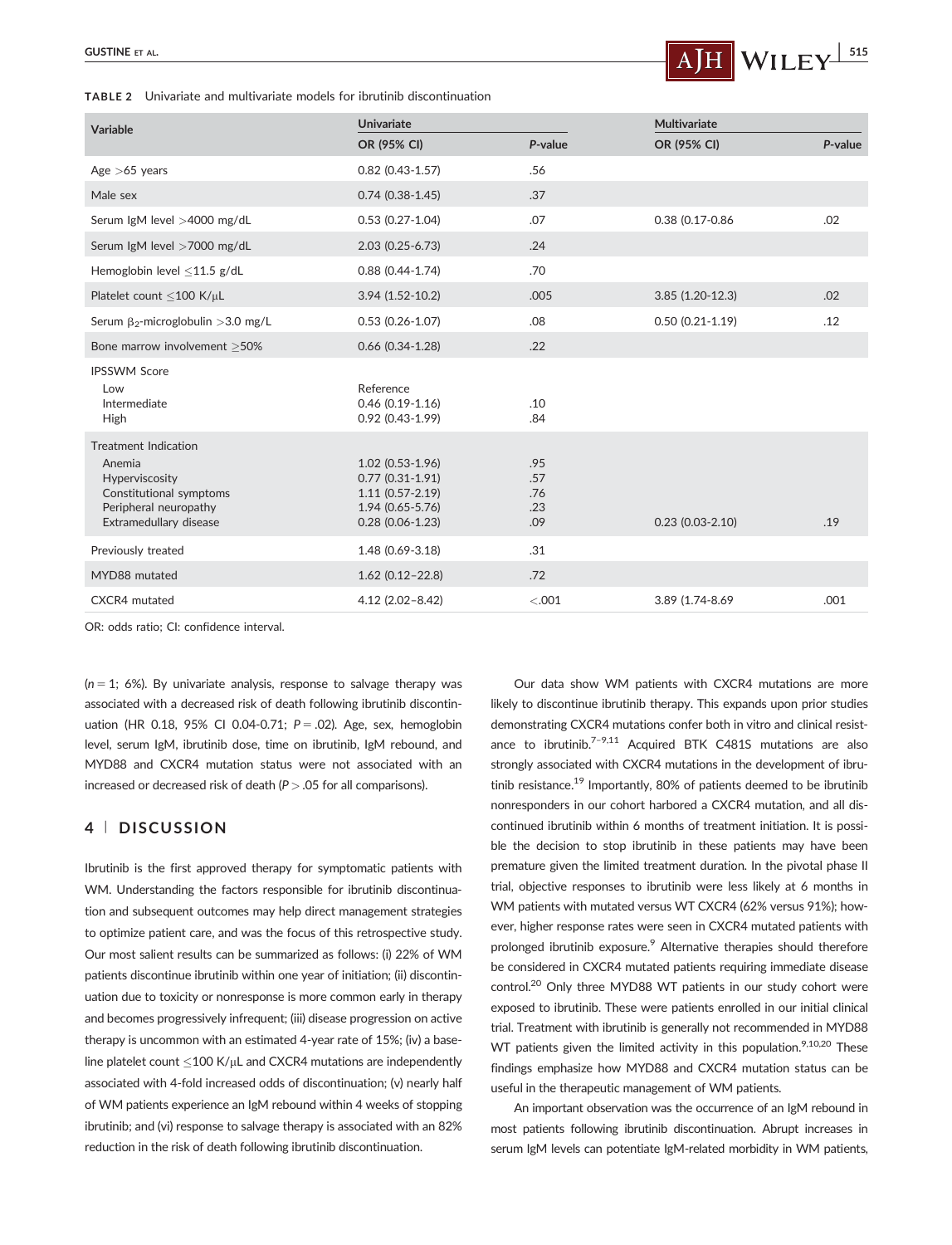



such as hyperviscosity, cryoglobulinemia, cold agglutinemia, peripheral neuropathy, and acquired von Willebrand disease.<sup>21</sup> In this study, we observed the acute onset of symptomatic hyperviscosity in 16% of patients with an IgM rebound. Most patients who developed symptomatic hyperviscosity had high serum IgM levels (ie, >4000 mg/dL) at the time of ibrutinib discontinuation. A recent study showed the risk for symptomatic hyperviscosity increased exponentially with increasing serum IgM levels above 3000 mg/dL $^{22}$  Taken together, these findings highlight the importance of monitoring serum IgM levels in WM patients immediately following discontinuation of ibrutinib. In as well, plasmapheresis should be performed prior to discontinuing ibrutinib in patients with symptomatic hyperviscosity as an IgM rebound could precipitate hyperviscosity-related injury, ie, retinal or central nervous bleeding. Plasmapheresis may also be reasonable as hyperviscosity prophylaxis when stopping ibrutinib in patients with high serum IgM levels. A similar approach is recommended for WM patients undergoing rituximab-based therapy with a serum IgM level >4000 mg/dL given the risk of an IgM flare.<sup>23,24</sup>

Many patients did not have an increase in serum IgM level at the time of disease progression on ibrutinib. The BTK substrate STAT5A regulates IgM secretion in WM cells, and its selective inhibition by ibrutinib may contribute to this discordant finding.<sup>25,26</sup> Discordance between

serum IgM level and marrow disease burden reduction have been previously reported with ibrutinib.<sup>9</sup> Response assessment can be complicated by IgM discordance since consensus criteria for response in WM rely primarily on changes in serum IgM levels, although the development of clinically significant disease-related symptoms can also indicate disease progression.17 Moreover, cessation of STAT5A inhibition likely contributes to the IgM rebound described herein, as well as the transient increases in serum IgM level observed when ibrutinib is temporarily withheld due to toxicity or procedures. $9,27$  It is noteworthy that these serum IgM increases may persist for more than six months following ibrutinib reinstitution, and do not necessarily indicate treatment failure.28

Akin to CLL and MCL, outcomes were less favorable for WM patients with disease progression versus those discontinuing ibrutinib for other reasons. $13-16$  We identified response to salvage therapy as an important predictor of outcome in WM patients following ibrutinib discontinuation, and should herald efforts to maximize response rates in the salvage setting. Ahn et al. proposed the seamless transition between ibrutinib and subsequent treatment may forestall disease acceleration in CLL. $^{29}$  Consistent with this hypothesis, we observed higher response rates in patients without an IgM rebound, as well as in those who initiated salvage therapy within two weeks of stopping ibrutinib. Continuation of ibrutinib until the next therapy may therefore be a reasonable approach to maintain disease control and increase the likelihood of salvage response, particularly for patients progressing on ibrutinib. Such an approach may also mitigate the risk of an IgM rebound after stopping ibrutinib. Additional studies are needed to further clarify the management of WM patients with acquired ibrutinib resistance.

In summary, discontinuation of ibrutinib therapy is associated with CXCR4 mutations in WM patients. Rapid rebounds in serum IgM level often occur after stopping ibrutinib and may cause symptomatic hyperviscosity. Patients who discontinue ibrutinib require close monitoring, and continuation of ibrutinib until the next therapy should be considered to maintain disease control.

## ACKNOWLEDGMENTS

Parts of this research was presented at the 59<sup>th</sup> American Society of Hematology Annual Meeting in Atlanta, GA, in December 2017. Dr. Castillo would like to acknowledge the support of the WMR Fund.

#### DISCLOSURES

SPT has received honoraria and/or research funds from Pharmacyclics. JJC has received honoraria and/or research funds from Abbvie, Gilead, Janssen, Millennium and Pharmacyclics.

## AUTHOR CONTRIBUTIONS

JNG and JJC designed the study. JNG drafted the manuscript. JJC performed the analysis. All the authors took care of patients, gathered data, and critically reviewed and approved the final manuscript.

#### ORCID

Jorge J. Castillo <http://orcid.org/0000-0001-9490-7532>